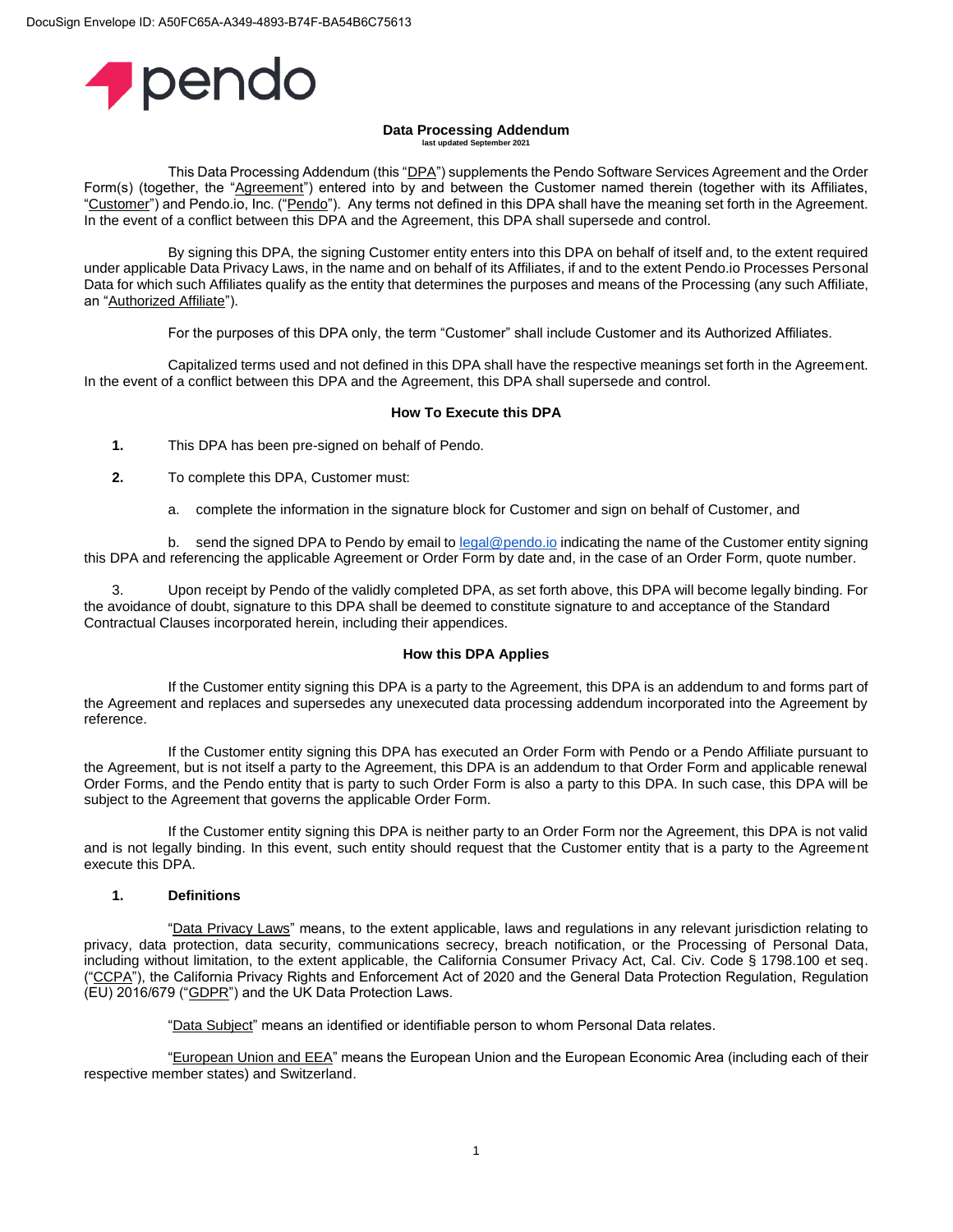"Instruction(s)" means the directions, either in writing, in textual form (e.g. by e-mail) or by using the Subscription Services, issued by Customer to Pendo and directing Pendo to Process Personal Data.

"Personal Data" means any information relating to (i) an identified or identifiable natural person or (ii) an identified or identifiable legal entity (where such information is protected similarly as personal data or personally identifiable information under applicable Data Privacy Laws), where for each of (i) and (ii), such data is Customer Data Processed by Pendo as a processor on behalf of Customer to provide the Services. For clarity, Personal Data does not include information that has been sufficiently anonymized or aggregated in accordance with the Data Privacy Laws.

"Personal Data Breach" means a breach of security leading to the accidental or unlawful destruction, loss, alteration, unauthorized disclosure of, or access to, Personal Data transmitted, stored, or otherwise Processed.

"Process" or "Processing" means any operation or set of operations which is performed upon the Personal Data, whether or not by automatic means, such as collection, recording, organization, storage, adaptation or alteration, retrieval, consultation, disclosure by transmission, dissemination or otherwise making available, alignment or combination, erasure, or destruction.

"Standard Contractual Clauses" or "SCCs" means if and to the extent (i) GDPR applies to the Processing under this DPA, Module 2 of the EU standard contractual clauses set out in the [Commission Implementing Decision \(EU\) 2021/914 of](https://eur-lex.europa.eu/legal-content/EN/AUTO/?uri=uriserv:OJ.L_.2021.199.01.0031.01.ENG&toc=OJ:L:2021:199:TOC)  4 [June 2021 on standard contractual clauses for the transfer of personal data to third countries,](https://eur-lex.europa.eu/legal-content/EN/AUTO/?uri=uriserv:OJ.L_.2021.199.01.0031.01.ENG&toc=OJ:L:2021:199:TOC) as amended or replaced from time to time by a competent authority under the relevant Data Protection Laws (available at [https://eur](https://eur-lex.europa.eu/eli/dec_impl/2021/914/oj?uri=CELEX:32021D0914&locale=en)[lex.europa.eu/eli/dec\\_impl/2021/914/oj?uri=CELEX:32021D0914&locale=en\)](https://eur-lex.europa.eu/eli/dec_impl/2021/914/oj?uri=CELEX:32021D0914&locale=en) ("Module 2 SCC"), and/or (ii) the UK Data Protection Laws apply to the Processing activities under this DPA, the standard contractual clauses (processors) set out in Decision 2010/87/EC, as amended or replaced from time to time, pursuant to Article 46 of the UK GDPR (available at [https://eur](https://eur-lex.europa.eu/legal-content/en/TXT/?uri=CELEX%3A32010D0087)[lex.europa.eu/legal-content/en/TXT/?uri=CELEX%3A32010D0087\)](https://eur-lex.europa.eu/legal-content/en/TXT/?uri=CELEX%3A32010D0087) ("**UK SCC**")."

"Subprocessor" means any entity engaged by Pendo to Process Personal Data or a Pendo Affiliate.

"Supervisory Authority" means any data protection authority defined under Data Protection Laws.

"UK" means the United Kingdom of Great Britain and Northern Ireland.

"UK Data Protection Laws" means all laws relating to data protection, the Processing of Personal Data, privacy and/or electronic communications in force from time to time in the UK, including the UK GDPR and the Data Protection Act 2018.

"UK GDPR" means the UK General Data Protection Regulation, as it forms part of the law of the UK by virtue of section 3 of the European Union (Withdrawal) Act 2018.

## **2. Processing of Data**

a. Customer shall, in its use of the Services, at all times Process Personal Data, and provide Instructions for the Processing of Personal Data, in compliance with the Data Privacy Laws. Customer shall ensure that its Instructions comply with all laws, rules and regulations applicable in relation to the Personal Data, and that the Processing of Personal Data in accordance with Customer's Instructions will not cause Pendo to be in breach of the Data Protection Laws. Customer is solely responsible for the accuracy, quality, and legality of (i) the Personal Data provided to Pendo by or on behalf of Customer, (ii) the means by which Customer acquired the Personal Data, and (iii) the Instructions it provides to Pendo. Customer shall not provide or make available to Pendo any Personal Data in violation of the Agreement or which is otherwise inappropriate for the nature of the Services and shall indemnify Pendo from all claims and losses in connection with Customer's breach of applicable Data Privacy Laws.

b. Pendo shall Process Personal Data (i) for the purposes set forth in the Agreement, (ii) in accordance with the terms and conditions set forth in this DPA and any other documented Instructions provided by Customer, unless required otherwise by EEA or UK law applicable to Pendo, in which case Peno shall inform Customer of that requirement unless such law prohibits such information on important grounds of public interest; Pendo shall inform Customer if in Pendo's opinion an instruction infringes Data Protection Laws; and (iii) in compliance with the Data Privacy Laws. For the avoidance of doubt, if Pendo's Processing activities are not within the scope of a given Data Privacy Law, such law is not applicable for purposes of this DPA. Customer hereby instructs Pendo to Process Personal Data in accordance with the foregoing and as part of Customer's use of the Services.

c. The parties acknowledge and agree that Pendo is a processor of Personal Data under the GDPR and/or the UK GDPR, and a service provider for the purposes of the CCPA receiving Personal Data from Customer pursuant to the Agreement for a business purpose. Pendo shall not sell any such Personal Data nor retain, use or disclose any Personal Data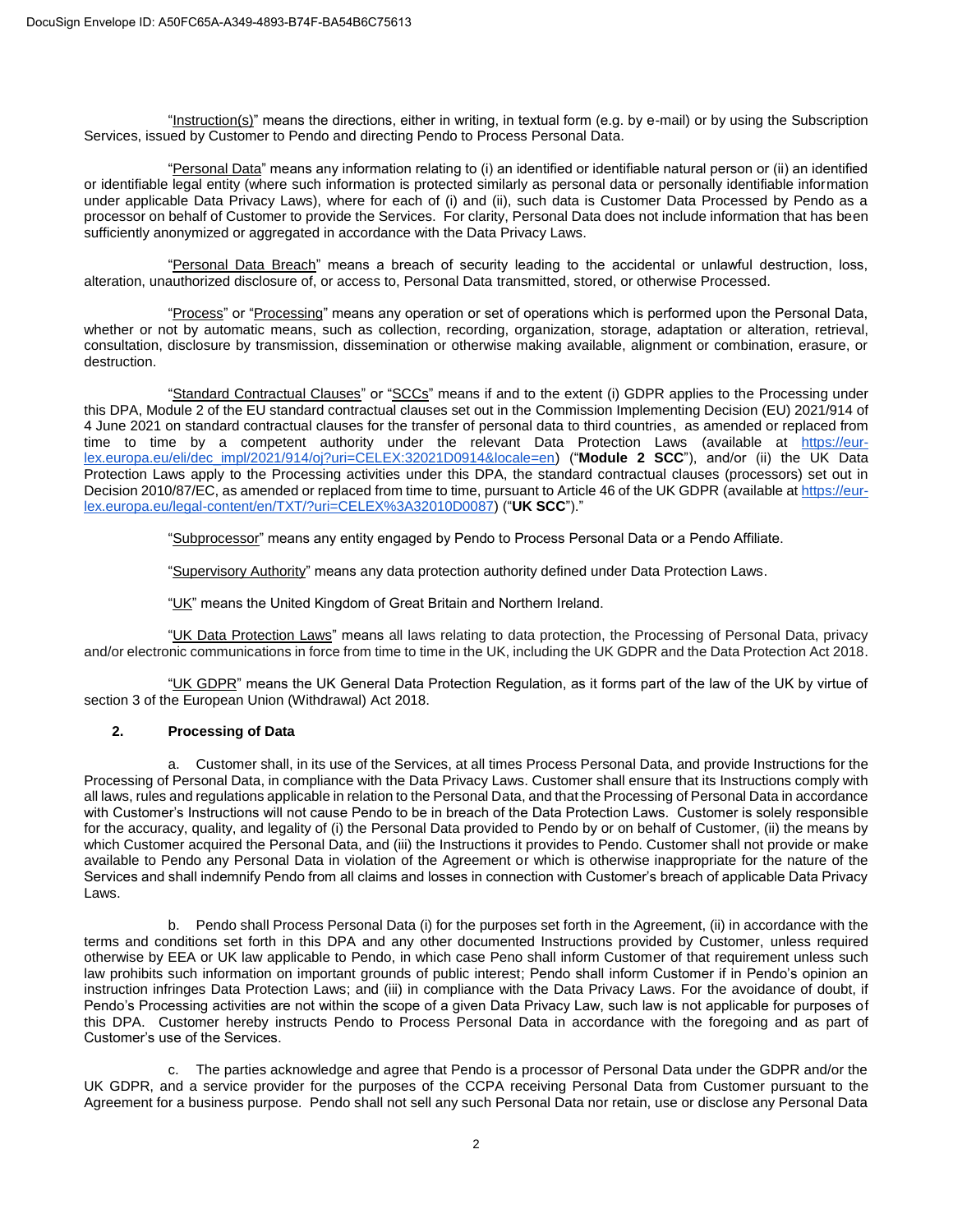provided by Customer pursuant to the Agreement except as necessary for performing the Services or otherwise as set forth in the Agreement or as permitted by the CCPA. The terms "service provider," and "sell" are as defined in Section 1798.140 of the CCPA. Pendo certifies that it understands the restrictions of this section.

d. The subject matter, nature, purpose and duration of this Processing, as well as the types of Personal Data collected and categories of Data Subjects, are described in Exhibit A to this DPA.

e. Following completion of the Services, at Customer's option, Pendo shall return or delete the Personal Data, except as required to be retained by applicable law. The provisions of this DPA survive the termination or expiration of the Agreement for so long as Pendo Processes the Personal Data.

# **3. Authorized Employees**

a. Pendo shall take commercially reasonable steps to ensure the reliability and appropriate training of its employees who have a need to know or access Personal Data to enable Pendo to perform its obligations under the Agreement (an "Authorized Employee").

b. Pendo shall ensure that all Authorized Employees are aware of the confidential nature of Personal Data and have executed confidentiality agreements that prevent them from disclosing or otherwise Processing, both during and after their employment, any Personal Data except in accordance with their obligations in connection with the Services.

## **4. Subprocessors**

a. Pendo may use Subprocessors to fulfil its contractual obligations to Customer under the Agreement or to provide certain Services on behalf of Pendo. Customer hereby confirms its general written authorization for Pendo's use of the Subprocessors listed at https://www.pendo.io/legal/authorized-subcontractors/ Pendo shall maintain an up-to-date list of the names and locations of all Sub-Processors used for the Processing of Personal Data under this DPA at https://www.pendo.jo/legal/authorized-subcontractors/. Pendo shall update the list on its website of any Sub-Processor to be appointed at least thirty (30) days prior to the date on which the Sub-Processor shall commence processing Personal Data. Customer may sign up to receive email notification of any such changes. The details of the sign up process are set forth in the aforementioned URL. Subprocessors are required to abide by the same level of data protection and security as Pendo under this DPA (including any applicable Standard Contractual Clauses).

b. If Customer reasonably objects to Pendo's use of any new Subprocessor by giving written notice to Pendo within thirty (30) days of being informed by Pendo of the appointment of such new Subprocessor, and Pendo fails to provide a commercially reasonable alternative to avoid the Processing of Personal Data by such Subprocessor, Customer may, as its sole and exclusive remedy, terminate any Services that cannot be provided by Pendo without the use of such new Subprocessor. Pendo shall be liable to Customer for the acts and omissions of its Subprocessors to the same extent that Pendo would itself be liable under this DPA had it conducted such acts or omissions.

c. The Subscription Services provides links to integrations with third parties, including, without limitation, certain services which may be integrated directly into Customer's account or instance in the Subscription Services. If Customer elects to enable, access, or use such third party services, its access and use of such third party services is governed solely by the terms and conditions and privacy policies of such third party services, and Pendo does not endorse and is not responsible or liable for, and makes no representations as to any aspect of such third party services, including, without limitation, their content or the manner in which they handle data (including Personal Data) or any interaction between Customer and the provider of such third party services. The providers of third party services shall not be deemed Sub-processors for any purpose under this DPA

# **5. Security of Personal Data**

Taking into account the state of the art, the costs of implementation and the nature, scope, context and purposes of Processing as well as the risk of varying likelihood and severity for the rights and freedoms of natural persons, Pendo shall maintain appropriate technical and organizational measures to ensure a level of security appropriate to the risk of Processing Personal Data, including at a minimum those outlined in Exhibit B. Pendo shall take commercially reasonable steps to limit access to Personal Data to only Authorized Employees and Subprocessors.

## **6. Transfers of Personal Data**

If and to the extent GDPR or the UK Data Protection Laws apply to the Processing under this DPA, Pendo (as data importer) and Customer (as data exporter) will be bound by the applicable Standard Contractual Clauses in connection with a transfer that would be prohibited by Data Protection Law in the absence of SCCs. The details of processing in Exhibit A and the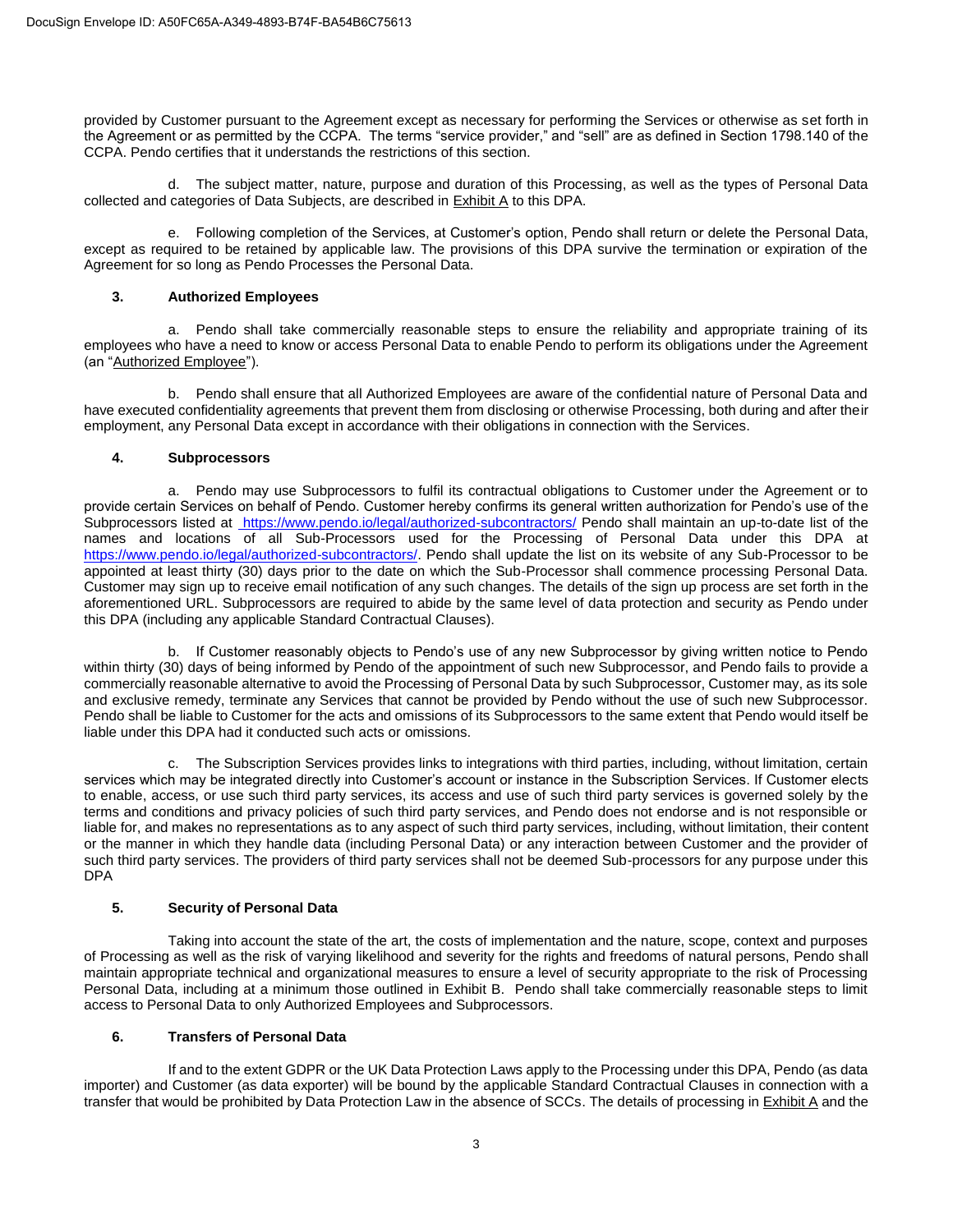technical and organizational measures in Exhibit B will be deemed appended to the applicable SCCs. In case of conflict between the applicable SCCs and this DPA, the SCCs will prevail.

For the purposes of the Module 2 SCCs, the parties hereby elect to: (a) include optional Clause 7, (b) select Option 2 for Clause 9(a) and include "thirty (30) days" where the time period is to be specified, (c) omit the optional paragraph in Clause 11(a), (d) select Option 1 for Clause 17 and (e) include the Netherlands as the member state governing law in Clause 17 and forum in Clause 18

For the purposes of the SCCs adopted pursuant to the UK Data Protection Laws, the parties hereby elect to (a) replace general and specific references to Directive 95/46/EC of the European Parliament and of the Council of 24 October 1995 with the equivalent reference from the UK Data Protection Laws; (b) replace references to "Member State" in Clauses 1(e) and 4(a) with "United Kingdom"; and (c) replace references to "Member State" in Clauses 7, 9 and 11 with "country of the United Kingdom".

If at any time the UK Government approves the Module 2 SCC for use under UK Data Protection Laws, the provisions of the preceding paragraph shall apply in place of this paragraph, in respect of transfers subject to UK Data Protection Law, subject to any modifications to the Module 2 SCC required by the UK Data Protection Laws (and subject to the governing law of the Module 2 SCC being English law and the supervisory authority being the Information Commissioner's Office).

## **7. Rights of Data Subjects**

Pendo shall, to the extent permitted by law, promptly notify Customer upon receipt of a request by a Data Subject to exercise a Data Subject's right under Data Privacy Law (such as, for instance, access, erasure or data portability) (such requests individually and collectively "Data Subject Request(s)"); provided however, no such notice is required if Customer notifies Pendo of the relevant Data Subject Request(s).

## **8. Actions and Access Requests**

a. Pendo shall, taking into account the nature of the Processing and the information available to it and provided that Customer does not otherwise have access to the relevant information, provide Customer with reasonable cooperation and assistance, where necessary for Customer to:

- i. comply with its obligations under the Data Privacy Laws, including responding to Data Subject Requests,
- ii. conduct a data protection impact assessment,
- iii. cooperate with and/or participate in prior consultation with any Supervisory Authority, where necessary and legally required, or
- iv. demonstrate compliance with Article 28 of GDPR.

b. Pendo shall maintain records sufficient to demonstrate its compliance with its obligations under this DPA and retain such records for a period of three (3) years after the termination of the Agreement.

c. Upon Customer's written request, Pend shall provide Customer with a confidential summary report of its external auditors to verify the adequacy of its security measures and other information necessary to demonstrate Processor's compliance with this Addendum. The report will constitute Pendo's Confidential Information under the confidentiality provisions of the Agreement.

d. In the event of a Personal Data Breach, Pendo shall without undue delay inform Customer of the Personal Data Breach and take necessary and reasonable action to remediate such violation. Additionally, Pendo shall, taking into account the nature of the Processing and the information available to Pendo, provide Customer with reasonable cooperation and assistance necessary for Customer to comply with its obligations under the Data Privacy Laws. Each party will reasonably assist the other party to mitigate any potential damages in connection with this Section.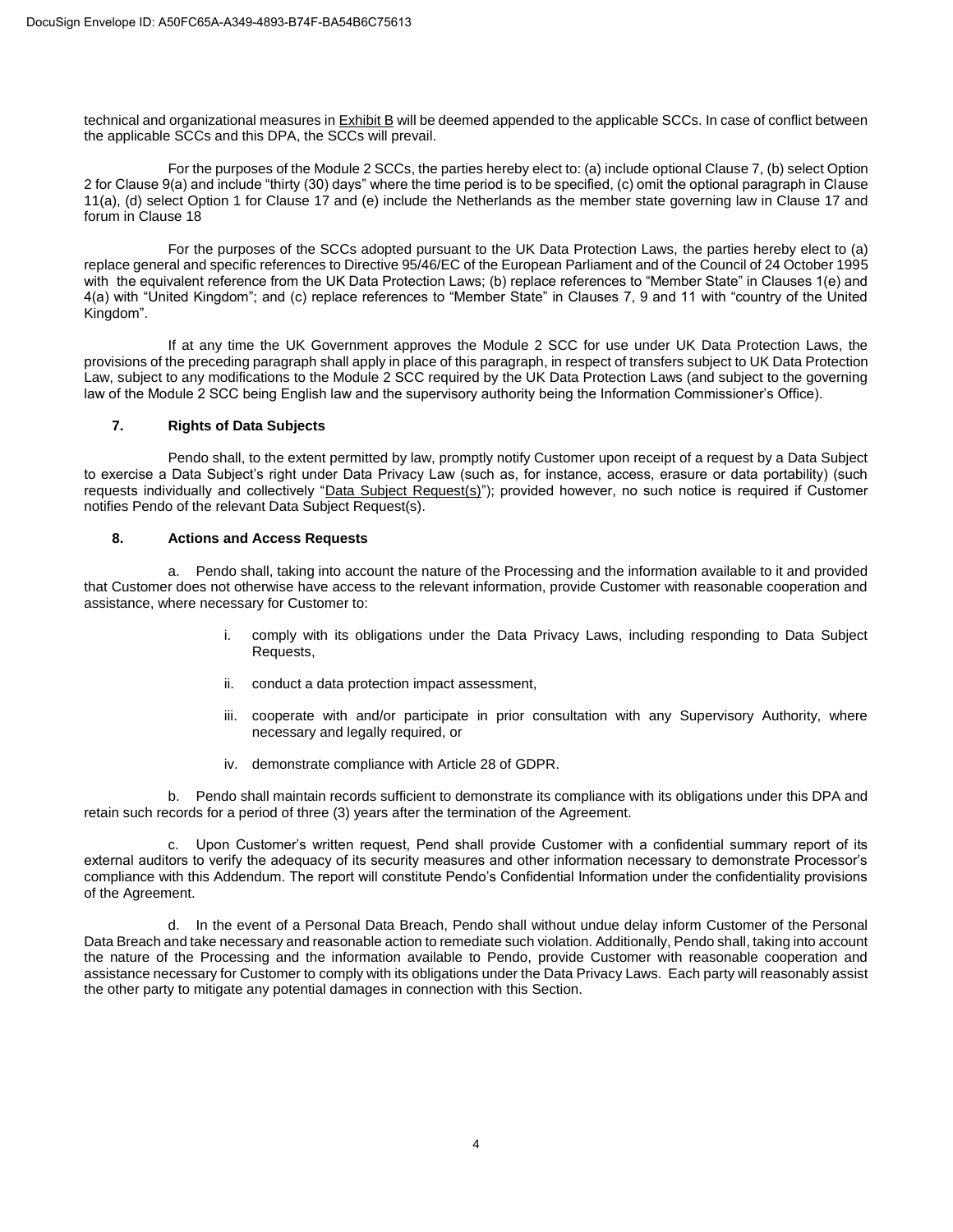IN WITNESS WHEREOF, the partied have executed this DPA by persons duly authorized.

| <b>PENDO.IO. INC.</b>                    | <b>CUSTOMER</b>                                                                                                                                                                                                               |
|------------------------------------------|-------------------------------------------------------------------------------------------------------------------------------------------------------------------------------------------------------------------------------|
| Jennifer talin<br>Bv:<br>ZCO59GDE29054EO | $\mathsf{By:}$                                                                                                                                                                                                                |
| Name: Jennifer Kaelin                    | Name: will be a series of the contract of the contract of the contract of the contract of the contract of the contract of the contract of the contract of the contract of the contract of the contract of the contract of the |
| Title: Chief Financlal Officer           |                                                                                                                                                                                                                               |
| Date: September 23, 2021                 | Date:                                                                                                                                                                                                                         |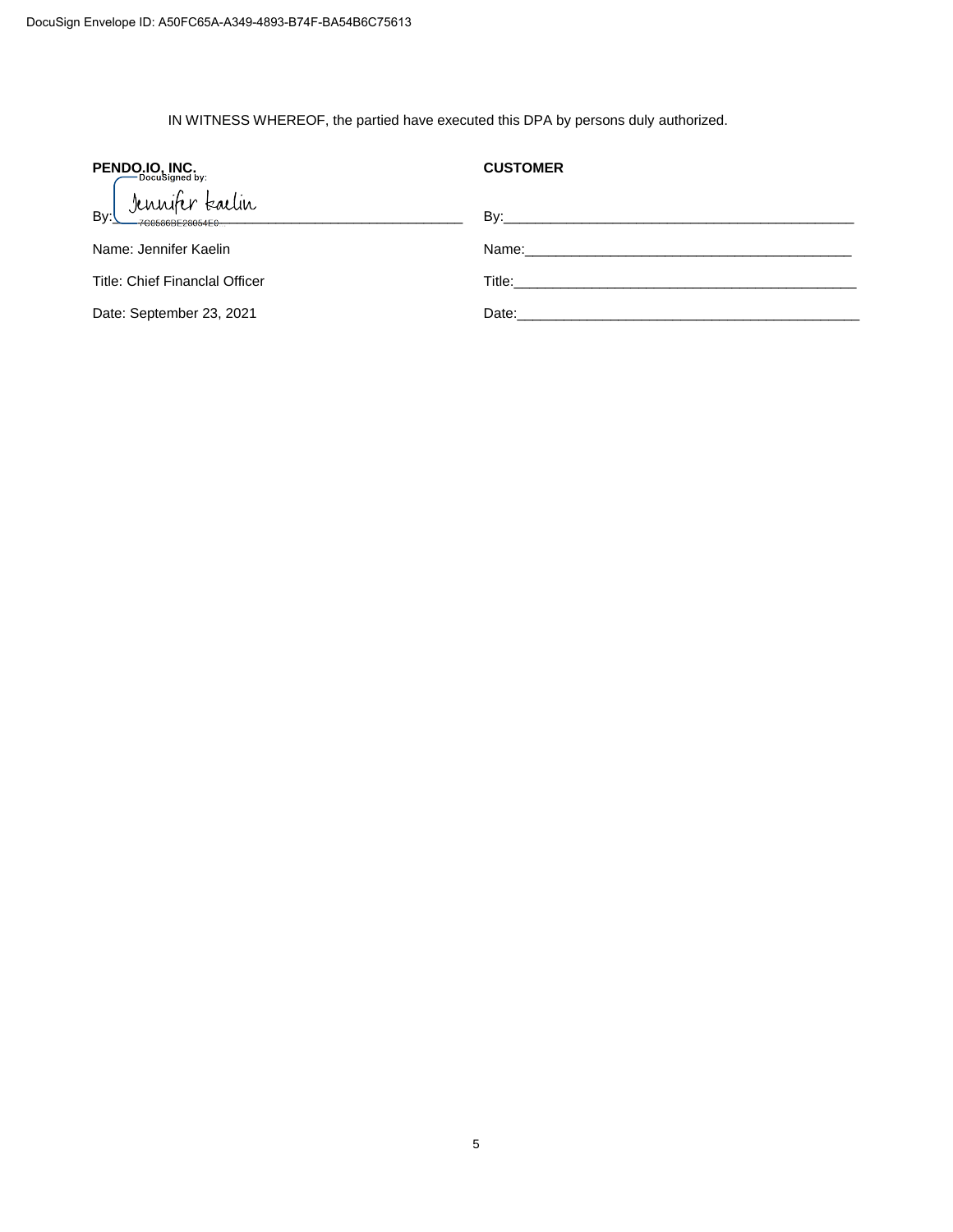# **EXHIBIT A Details of Processing**

**Data Exporter:** Customer, as defined in the header of the DPA. **Contact:** as specified in the applicable Order Form(s) **Description:** Subscriber to Pendo's cloud-based software **Activities relevant to data transferred:** Transmitting Personal Data, at its sole election and designation, for the purposes of utilizing the product enhancement cloud-based software

**Data Importer:** Pendo.io, Inc. **Contact:** gdpr@pendo.io **Description:** Provider of certain cloud-based software services for the purposes of product enhancement and providing inapplication guidance

**Activities relevant to data transferred:** Process such data, as provided by and determined by Data Exporter, in its sole discretion within the cloud services for the purposes of fulfilling the Agreement.

**Nature and Purpose of Processing:** Providing the cloud-based services as specified in the Agreement

**Duration of Processing:** Term of the applicable Services

**Categories of Data Subjects:** Customer's end users

**Categories of Personal Data:** None, unless Customer chooses, in its sole discretion, to provide such data (such as an email address, account name and/or other demographic information or metadata); however, such data is not required for use of the Services. The only information required for the Services to work effectively is a unique identifier (that need not constitute Personal Data) for each end user of Customer's products.

## **Sensitive or Special Categories of Personal Data:** None

To the extent Module 2 SCCs apply to this DPA:

**Frequency of the transfer:** Continuous, as required for the Services

**Personal Data Retention Period (or Criteria to Determine):** As specified in the Agreement

**For transfers to the Subprocessors, subject matter, nature and duration of the Processing:** As specified in the Agreement

**Competent Supervisory Authority:** The Supervisory Authority competent under Clause 13(a)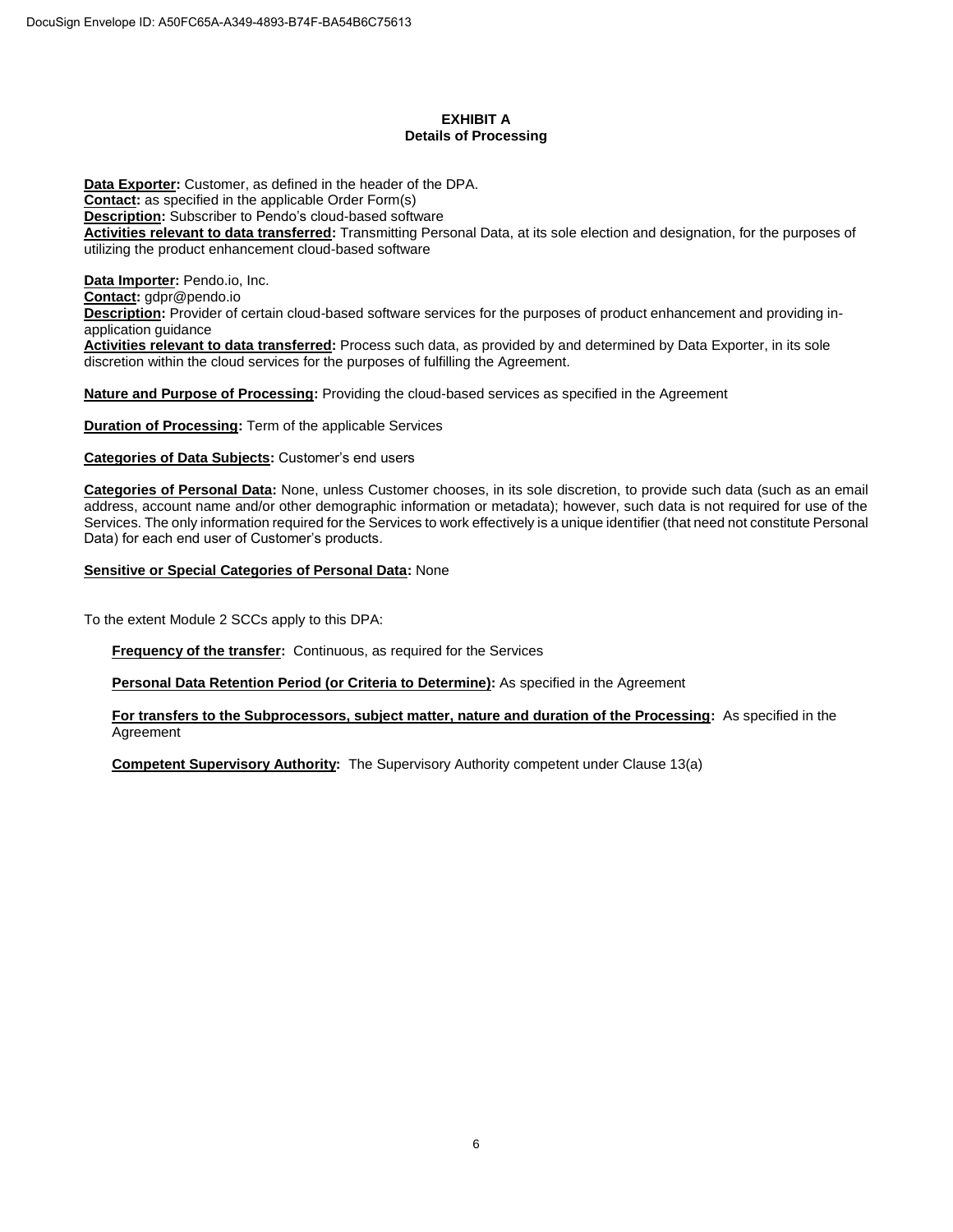## **EXHIBIT B PENDO'S TECHNICAL AND ORGANIZATIONAL MEASURES**

In order to protect the confidentiality, integrity, and availability of its internal and Customer data, Pendo has implemented an information security program that includes the following technical, administrative/organizational, and physical controls:

## **1. Governance and organizational controls:**

- a. Reporting relationships, organizational structures, and proper assignment of responsibilities for system controls, including the appointment of the executive-level Chief Information Security Officer (CISO) with responsibility for oversight of service organization controls for security, availability, processing integrity, confidentiality, and privacy of Customer applications/information, are documented and communicated.
- b. Pendo has established a risk assessment framework used to evaluate risks throughout the company on an ongoing basis. The risk management process incorporates management's risk tolerance, and evaluations of new or evolving risks.

## **2. Personnel security:**

- a. Job requirements are documented in job postings and candidates' abilities to meet these requirements are evaluated as part of the hiring process.
- b. The experience and training of candidates are evaluated before they assume the responsibilities of their position.
- c. Members of the Pendo workforce that have access to Customer data are required to undergo background checks.
- d. Pendo employees receive training in data privacy concepts and responsibilities, as well as Pendo commitments on privacy, within two weeks of hire and refresher training on an annual basis.
- e. Pendo personnel are required to read and accept the Pendo's Code of Conduct and the statement of confidentiality and privacy practices upon their hire and to formally reaffirm them annually thereafter.

## **3. Third party management:**

- a. Pendo monitors performance of services housed at third-party locations for adequate performance per service level agreements.
- b. Confidential information is disclosed only to third parties who have agreements with Pendo to protect personal information in a manner consistent with the relevant aspects of Pendo's privacy policies or other specific instructions or requirements.
- c. Pendo evaluates the ability of third parties to meet the contractual security requirements. For those storing or processing Pendo's confidential information, the third party is required to hold an audited third party security attestation (e.g. SOC 2 Type II, ISO 27001)
- d. Non-Disclosures agreements are in place with third parties governing authorized access to confidential information

## **4. Incident management:**

- a. Policies and procedures for operational and incident response management require incidents to be logged and reviewed with appropriate action (e.g. system changes) taken if necessary.
- b. A formal incident response plan and standard incident reporting form are documented to guide employees in the procedures to report security failures and incidents.
- c. The incident response plan enforces a process of resolving and escalating reported events. Its provisions include consideration of needs to inform internal and external users of incidents and advising of corrective actions to be taken on their part as well as a "post mortem" review requirement.

## **5. Change management:**

- a. Pendo application system changes include documentation of authorization, design, implementation, configuration, testing, modification, approval commensurate with risk level.
- b. Pendo's change management policy and procedures require review and authorization by appropriate business and technical management before system changes are implemented into the production environment.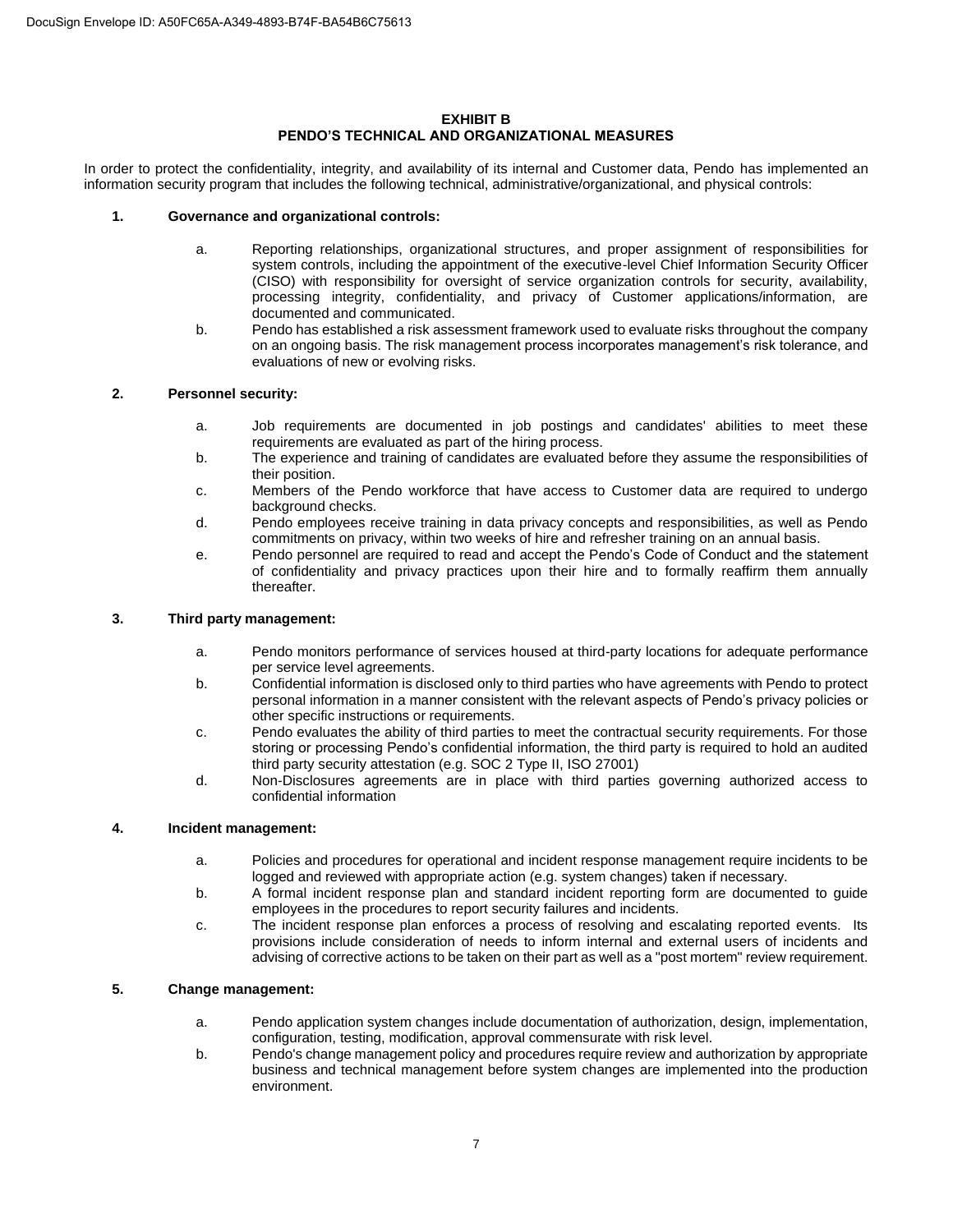- c. Changes are tested in a separate test environment prior to moving them to the production environment.
- d. The change management process includes identification of changes that require communication to internal or external users. System and organizational changes are communicated to internal and external users through Pendo's application.

## **6. Identity and access management:**

- a. Pendo personnel are assigned unique usernames and are required to use strong passwords for access to Pendo's systems. Shared accounts are not allowed unless required for specific use cases that have been authorized by the CISO.
- b. Wherever technically feasible, two-factor authentication is used to access Pendo's system and applications.
- c. System access rights are granted or modified on a business-need basis depending on the user's job role and/or specific management request.
- d. Pendo performs reviews of privileged and regular user access to production critical systems on a quarterly basis to determine access appropriateness.
- e. Access controls are in place to restrict access to modify production data, other than routine transaction processing.

# **7. Vulnerability management:**

- a. On at least an annual basis, penetration testing is performed on Pendo's application and infrastructure.
- b. On at least a weekly basis, Pendo executes vulnerability scan to detect vulnerabilities in Pendo's application.
- c. For penetration tests and vulnerability scans, Management addresses all vulnerabilities identified in the scans within defined timeframes based on severity level.

## **8. Logical security controls:**

- a. External points of network connectivity are protected by firewalls.
- b. Anti-virus/malware and endpoint detection and response software is in place on all computers and updated regularly to protect computers (e.g. laptops) used by Pendo personnel.
- c. Pendo's application includes code validation checks for inputs outside of acceptable value ranges, which triggers alerts that are addressed.
- d. Sensitive data is stored on secure cloud services and is protected and encrypted when in transit and at rest. TLS, HTTPS, SSH, SFTP, or other encryption technologies are used to protect data in transit. AES-256 or other appropriate industry standard standards are used to protect data at rest.
- e. Pendo's policies restrict the use of confidential or private data in a non-production or test environment.
- f. Pendo's policies enforce user responsibility for securely encrypting data in any rare and exceptional circumstances where it may be necessary to write confidential data on removable USB drives.

## **9. Asset management:**

a.All applications, databases, software, systems, and services that contain Customer data or are production-critical to providing services are inventoried and assigned a management-level Business Owner. The Business Owner is required to authorize system changes and approve user access.

## **10. Physical access management:**

- a. Access to Pendo's office location is monitored by a receptionist during business hours. Doors are locked outside business hours and when a receptionist is not present.
- b. Visitors to Pendo's office location are required to sign in and are provided a temporary identification badge.
- c. Physical keys and card access to areas where critical equipment is located is restricted to authorized individuals. Pendo management reviews holders of keys and access cards annually

# **11. Performance management, data processing integrity, backups, and disposal:**